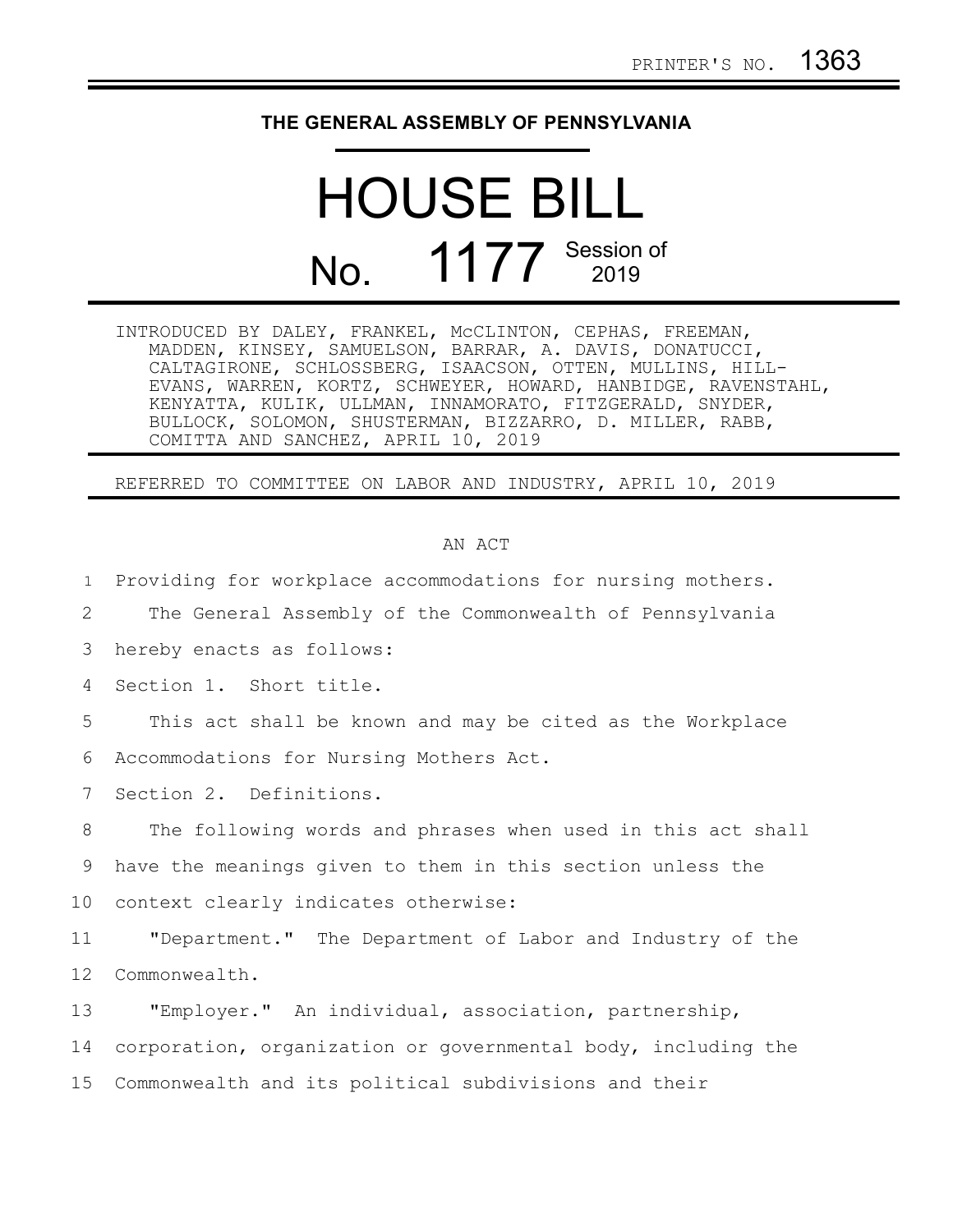instrumentalities, employing one or more individuals in this Commonwealth. 1 2

"Undue hardship." An action that would result in significant difficulty or expense when considered in relation to factors such as the size of the employer, the financial resources of the employer or the nature and structure of the employer's operation. 3 4 5 6 7

Section 3. Right of nursing mothers to express breast milk in workplace. 8 9

(a) Break time.--An employer shall provide reasonable unpaid break time or permit an employee to use paid break time or mealtime, or both, to allow the employee to express breast milk for the employee's nursing child. 10 11 12 13

(b) Location.--An employer shall provide a room or other place, other than a bathroom, which may be used by an employee to express breast milk for the employee's nursing child that is: 14 15 16

17

(1) shielded from view;

(2) free from intrusion from coworkers and the public; and 18 19

(3) in proximity to the work area. 20

(c) Prohibited conduct.--An employer may not: 21

(1) Refuse to hire, bar, discharge from employment, withhold pay from, demote or penalize an employee because the employee expresses breast milk, or desires to express breast milk, on the employer's premises in compliance with this act. 22 23 24 25

(2) Retaliate against an employee who makes a charge, files a complaint or institutes or causes to be instituted an investigation, proceeding, hearing or other action under or related to this act. 26 27 28 29

(3) Retaliate against an employee who testifies, has 20190HB1177PN1363 - 2 -30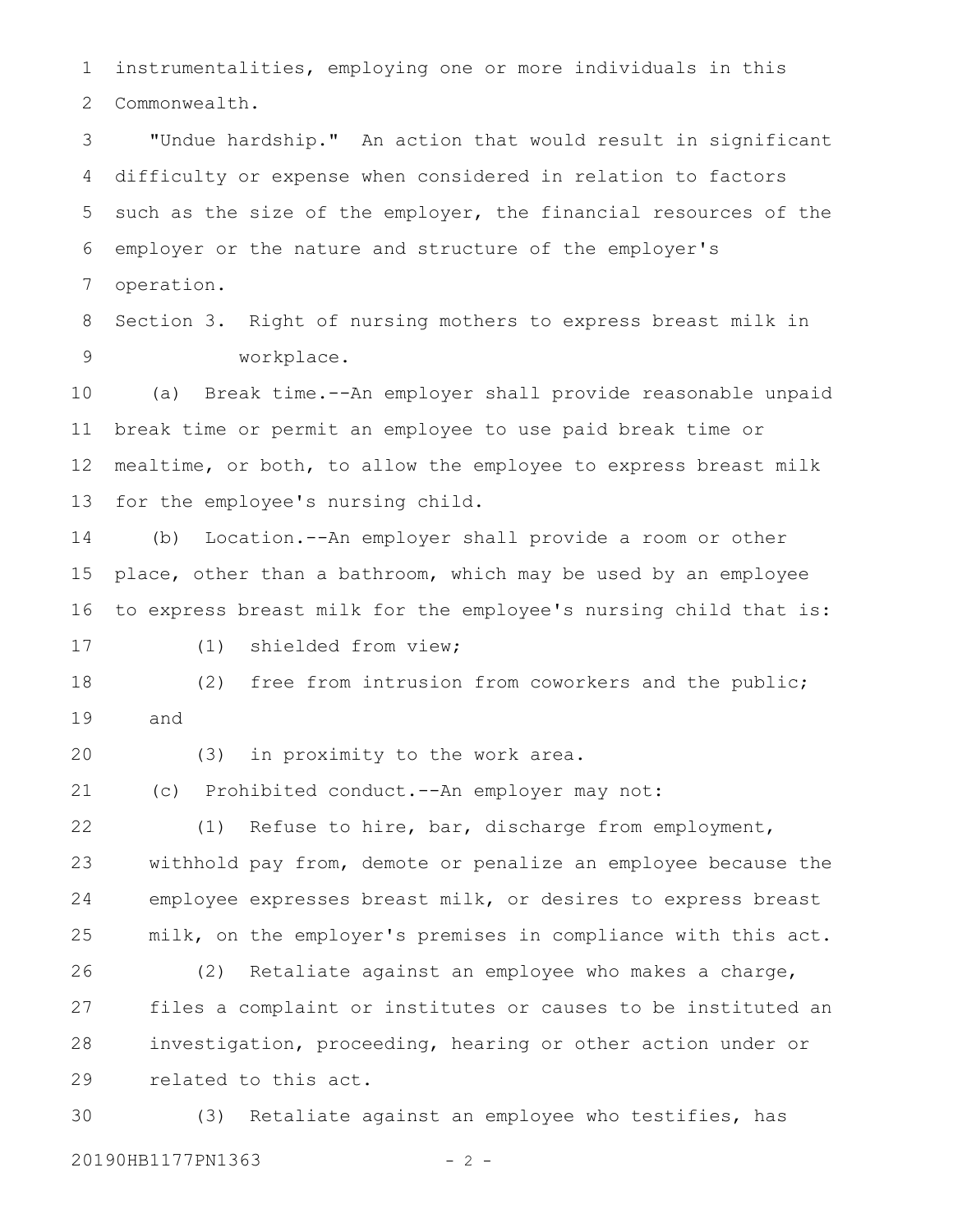agreed to testify or assists or participates in any manner in an investigation, proceeding, hearing or other action under or related to this act. 1 2 3

(d) Applicability.--An employer with fewer than 50 employees shall not be subject to the requirements of subsections (a) and (b) if the requirements would impose an undue hardship on the employer. 4 5 6 7

Section 4. Violations. 8

(a) Complaints.--The following shall apply: 9

(1) An individual aggrieved by an alleged violation of section 3 may file a complaint with the department within 90 days after the alleged violation. A complaint may be filed orally or in writing. 10 11 12 13

(2) The department shall develop and post on its publicly accessible Internet website a form to be used to file a written complaint under this subsection. 14 15 16

(3) The department shall, within 15 days of receipt of a complaint, provide the employer with a copy of a written complaint or with written notice of the receipt of an oral complaint and initiate an investigation. The department may obtain the information it deems necessary to investigate the complaint by any reasonable means, including: 17 18 19 20 21 22

(i) entering the employer's place of business at any reasonable time to inspect the premises; 23 24

(ii) interviewing the complainant and other employees; 25 26

(iii) interviewing representatives of the employer; and 27 28

(iv) inspecting or copying documents or other information, in whatever medium it exists, which relates 29 30

20190HB1177PN1363 - 3 -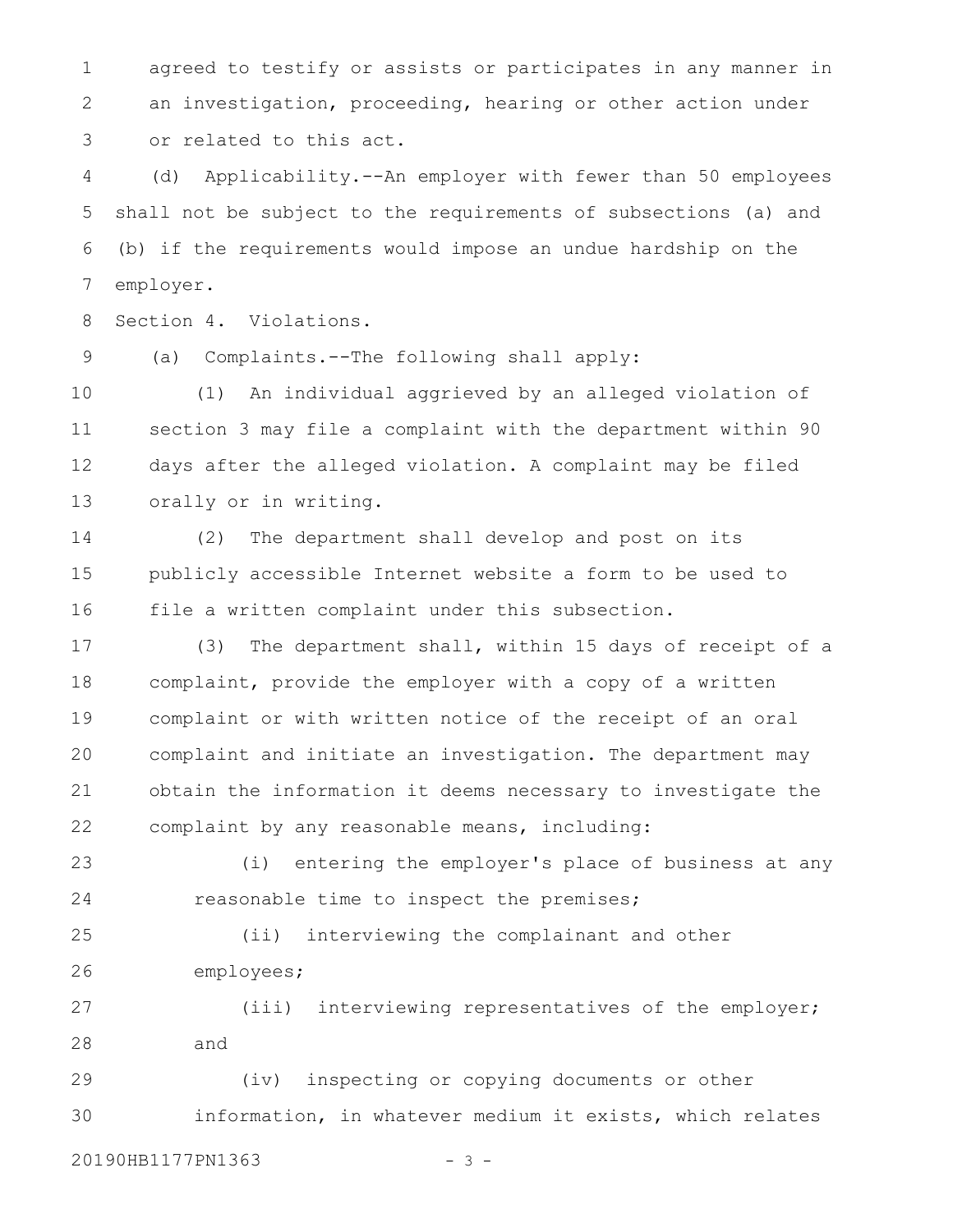1

to the matters subject to this act.

(4) An employer shall have 15 days from receipt of a written complaint or notice of an oral complaint under paragraph (3) to respond in writing to the department regarding the complaint. 2 3 4 5

(5) Within 15 days following receipt of the employer's response under paragraph (4) or within 45 days following receipt of the complaint under paragraph (1) if the employer does not file a response under paragraph (4), the department shall notify the complainant and the employer in writing of an initial determination as to whether a violation has occurred, whether remediation is required, including reinstatement and the payment of back wages, if applicable, and the amount of the civil penalty, if any, the department intends to assess against the employer under paragraph (7). Within 10 days following receipt of the initial determination, the employer shall either comply with the remediation included in the notice and pay the civil penalty to the department or contest the department's initial determination by written notice to the department. 6 7 8 9 10 11 12 13 14 15 16 17 18 19 20

(6) If the employer contests the department's initial determination, the department shall issue an order to show cause to the employer within 15 days following the receipt of the employer's written notice of contest and request an administrative hearing, which hearing shall be scheduled before the Secretary of Labor and Industry or the Secretary of Labor and Industry's designee within 30 days of issuance of the order to show cause. The hearing shall be conducted in accordance with the provisions of 2 Pa.C.S. Ch. 5 Subch. A (relating to practice and procedure of Commonwealth agencies) 21 22 23 24 25 26 27 28 29 30

20190HB1177PN1363 - 4 -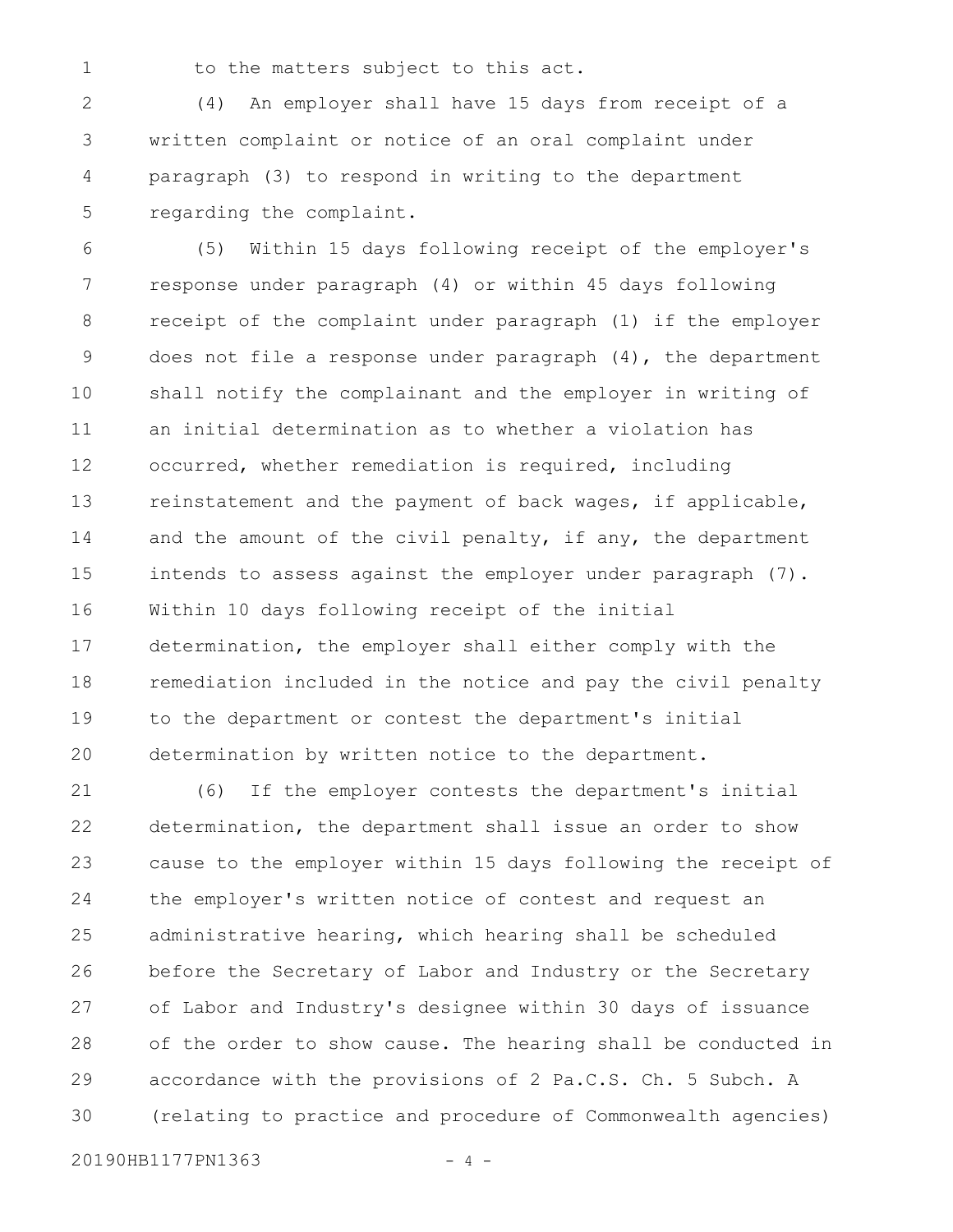and 1 Pa. Code Pt. II (relating to general rules of administrative practice and procedure). 1 2

(7) Upon a determination by the department after the conclusion of the hearing under paragraph (6) that a violation of section 3 has occurred, the department shall enjoin the employer from continuing the violation, may order the employer to pay compensatory damages to the complainant and may order reinstatement of and back pay to an employee for retaliation in violation of section 3(c). The department may assess a civil penalty not to exceed \$300 for a first violation and \$1,000 for each subsequent violation. The department's determination under this subsection shall be considered an adjudication under 2 Pa.C.S. Ch. 7 (relating to judicial review). 3 4 5 6 7 8 9 10 11 12 13 14

15

(b) Judicial action.--The following shall apply:

(1) An employee may file an action in a court of common pleas of competent jurisdiction seeking preliminary injunctive relief if the employee determines that immediate relief from an alleged violation of section 3(a) or (b) is required. 16 17 18 19 20

(2) An individual aggrieved by an alleged violation of section 3(c) may file a private cause of action seeking any reasonable remedy, including employment, reinstatement, lost wages and other damages. 21 22 23 24

(c) Additional remedies preserved.--Nothing in this act shall be construed to impair existing rights or remedies available to an employee for a violation by an employer of any provision of section 3. 25 26 27 28

(d) No exhaustion of remedies.--No individual may be required to exhaust the administrative remedies provided in this 29 30

20190HB1177PN1363 - 5 -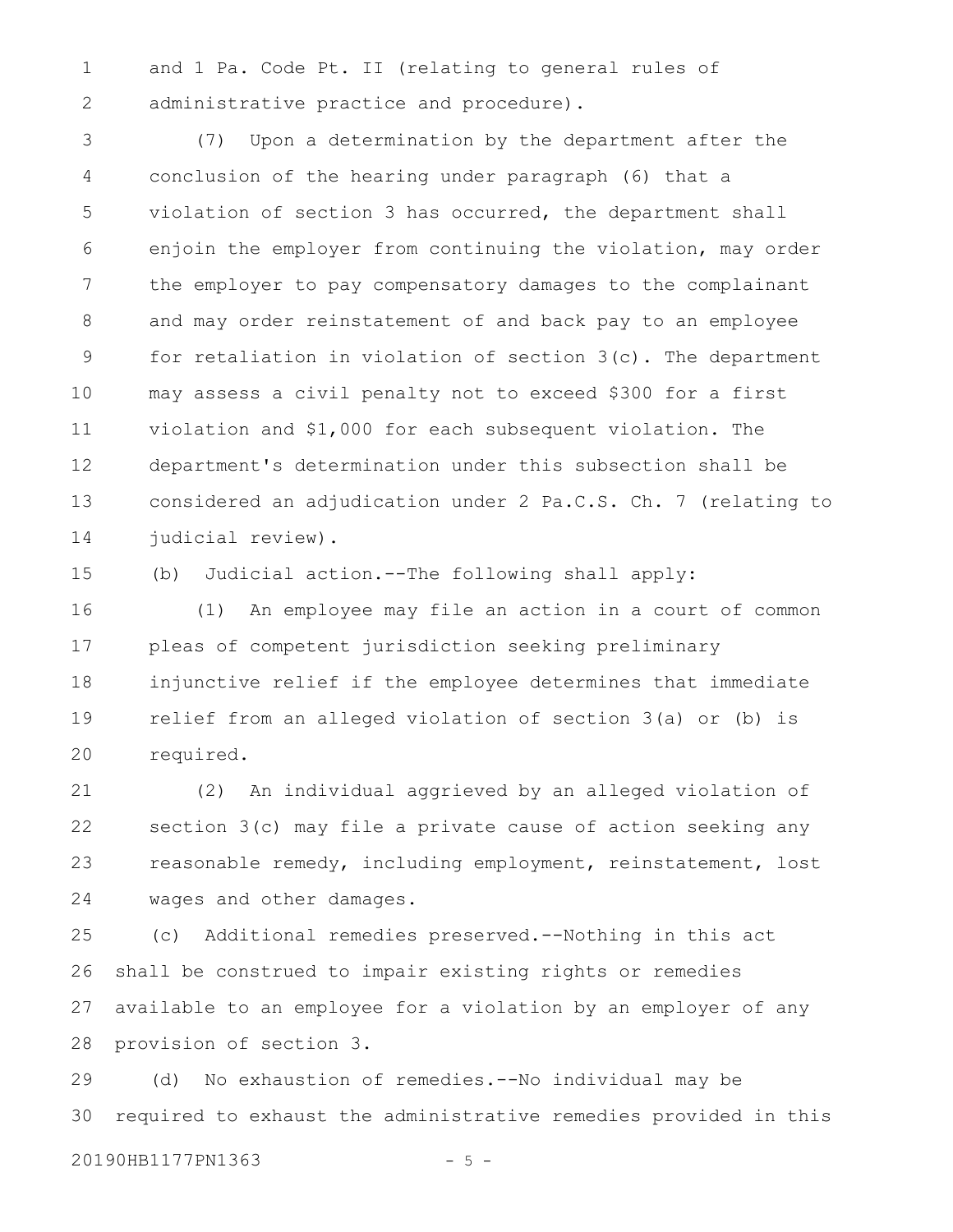section prior to proceeding under subsection (b) or (c). 1

2

(e) Attorney fees.--The following shall apply:

(1) If the department determines under subsection (a)(7) that a violation of section 3 has occurred, the department may award attorney fees and costs to the complainant. If the department determines that no violation of section 3 has occurred, the department may award attorney fees and costs to the employer if the employer proves that the complaint was filed in bad faith. 3 4 5 6 7 8 9

(2) The court may award attorney fees and costs to the prevailing party in an action filed under subsection (b). Section 5. Notification. 10 11 12

(a) Notification to employees.--An employer subject to this act shall post and keep posted a notice in accordance with the following: 13 14 15

(1) The notice shall be prepared or approved by the department. 16 17

(2) The notice shall summarize the requirements of this act and include information pertaining to the procedures and remedies to enforce this act. 18 19 20

(3) The notice shall be posted in conspicuous places on the premises of the employer where notices to employees are customarily posted. 21 22 23

(b) Information.--The following apply: 24

(1) On their publicly accessible Internet websites, the department and the Department of Health shall publish information and links to other Internet websites where the public can access information concerning expressing breast milk, including information relating to expressing breast milk in the workplace. 25 26 27 28 29 30

20190HB1177PN1363 - 6 -